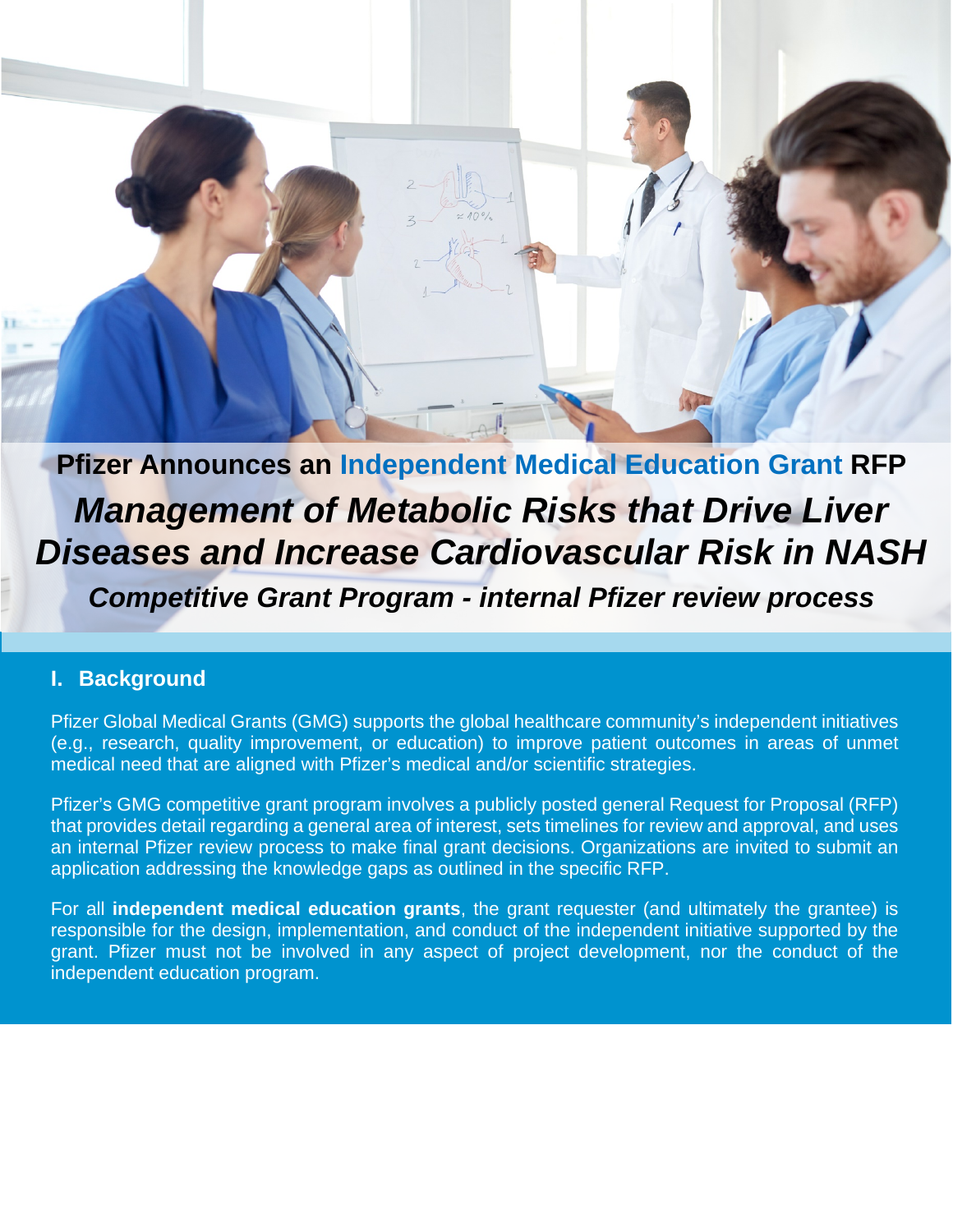# **II. Eligibility**

| <b>Geographic Scope:</b>                        | Global                                                                                                                                                                                                                                                                                                                                                          |
|-------------------------------------------------|-----------------------------------------------------------------------------------------------------------------------------------------------------------------------------------------------------------------------------------------------------------------------------------------------------------------------------------------------------------------|
| <b>Applicant Eligibility</b><br><b>Criteria</b> | The following may apply: medical, dental, nursing, allied health, and/or<br>pharmacy professional schools; healthcare institutions (both large and<br>small); professional associations and medical societies; medical<br>education companies; and other entities with a mission related to<br>healthcare professional education and/or healthcare improvement. |
|                                                 | If the project involves multiple departments within an institution and/or<br>$\bullet$<br>between different institutions/organizations/associations, all institutions<br>must have a relevant role and the requesting organization must have a<br>key role in the project.                                                                                      |
|                                                 | For projects offering continuing education credit, the requesting<br>$\bullet$<br>organization must be accredited.                                                                                                                                                                                                                                              |

# **III. Requirements**

| <b>Date RFP Issued</b>                           | April 20, 2021                                                                                                                                                                                                                                                                                                                                                                                                                          |
|--------------------------------------------------|-----------------------------------------------------------------------------------------------------------------------------------------------------------------------------------------------------------------------------------------------------------------------------------------------------------------------------------------------------------------------------------------------------------------------------------------|
| <b>Clinical Area</b>                             | Non-Alcoholic Steatohepatitis (NASH)                                                                                                                                                                                                                                                                                                                                                                                                    |
| <b>General Area of Interest</b><br>for this RFP: | It is our intent to provide an independent grant(s) to an organization or<br>organizations that will focus on the management of metabolic disorders'<br>risks that drive liver disease outcomes and increase cardiovascular risk in<br>non-alcoholic steatohepatitis (NASH). Projects that will be considered for<br>Pfizer support will focus on:                                                                                      |
|                                                  | Innovative treatment approaches to reduce the risk of, slow or prevent<br>$\bullet$<br>progression to severe liver outcomes such as advanced fibrosis,<br>cirrhosis, hepatocellular carcinoma, or liver transplant<br>Understanding the linkage of NAFLD/NASH and cardiovascular<br>$\bullet$<br>disease in patients with NASH<br>Understanding the contribution of NAFLD/NASH to overall morbidity<br>$\bullet$<br>and mortality risks |
|                                                  | The submitted proposals should aim to inform the scientific and clinical<br>community and to advance the discussion around management of liver and<br>cardiovascular outcomes in NASH.                                                                                                                                                                                                                                                  |
|                                                  | It is not our intent to support clinical research projects. Projects evaluating<br>the efficacy of therapeutic or diagnostic agents will not be considered.                                                                                                                                                                                                                                                                             |



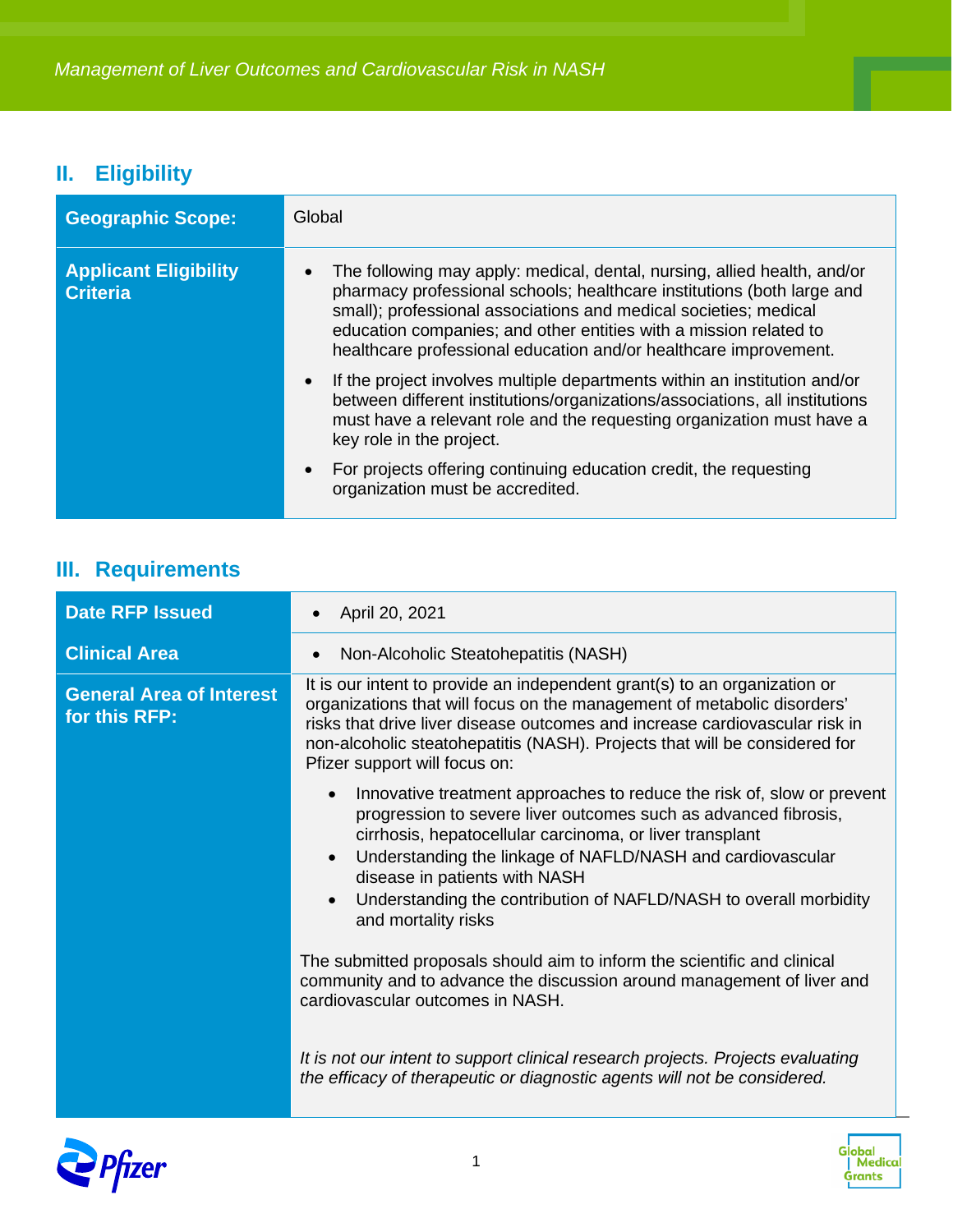| <b>Target Audience:</b>                                                               | Specialists, scientific researchers, and other healthcare professionals                                                                                                                                                                                                                                                                                                                                                                                                                                                                                                                                                                                                                                                                                                                                                                                                                                                                                                                                                                                                                         |
|---------------------------------------------------------------------------------------|-------------------------------------------------------------------------------------------------------------------------------------------------------------------------------------------------------------------------------------------------------------------------------------------------------------------------------------------------------------------------------------------------------------------------------------------------------------------------------------------------------------------------------------------------------------------------------------------------------------------------------------------------------------------------------------------------------------------------------------------------------------------------------------------------------------------------------------------------------------------------------------------------------------------------------------------------------------------------------------------------------------------------------------------------------------------------------------------------|
| <b>Expected Approximate</b><br><b>Monetary Range of</b><br><b>Grant Applications:</b> | Individual projects requesting up to \$200,000 USD will be considered.<br>The estimated total available budget related to this RFP is \$600,000.                                                                                                                                                                                                                                                                                                                                                                                                                                                                                                                                                                                                                                                                                                                                                                                                                                                                                                                                                |
| <b>Key Dates:</b>                                                                     | RFP release date: April 20, 2021<br>Grant Application due date: June 15, 2021<br>$\bullet$<br>Please note the deadline is 23:59 Eastern Standard Time (e.g. New<br>York, GMT -5).<br>Anticipated Grant Award Notification Date: August 2021<br>Grants will be distributed following a fully executed agreement.<br>$\bullet$<br>Anticipated Project Start and End Dates: Projects can only begin upon<br>contract execution, which is anticipated to occur by October 1, 2021.                                                                                                                                                                                                                                                                                                                                                                                                                                                                                                                                                                                                                  |
| <b>How to Submit:</b>                                                                 | Please go to www.cybergrants.com/pfizer/knowledge and sign in. First-<br>time users should click "Create your password".<br>In the application:<br>For the question "What type of request are you submitting?"<br>$\circ$<br>select Response to a Request for Proposal (RFP)<br>For the question "Are you replying to a Request for Proposal<br>$\circ$<br>as part of the Competitive Grant Program?" select Yes<br>Select the following Competitive Grant Program Name: 2021<br>$\circ$<br><b>IM G: Metabolic Risks in NASH</b><br>Select the following Primary Area of Interest: CVM - Non-<br>$\circ$<br>Alcoholic Steatohepatitis (NASH)<br>Requirements for submission:<br>Complete all required sections of the online application and upload your<br>project proposal (see Appendix) in the General RFP Submission field.<br>If you encounter any technical difficulties with the website, please click<br>the "Technical Questions" link at the bottom of the page.<br><b>IMPORTANT:</b> Be advised applications submitted after the due date will not<br>be reviewed by the committee. |
| <b>NoveQuestions:</b>                                                                 | If you have questions regarding this RFP, please direct them in writing<br>to the Grant Officer, Jessica Romano (Jessica.Romano@pfizer.com),<br>with the subject line "RFP Metabolic Risks in NASH April 20, 2021."                                                                                                                                                                                                                                                                                                                                                                                                                                                                                                                                                                                                                                                                                                                                                                                                                                                                             |



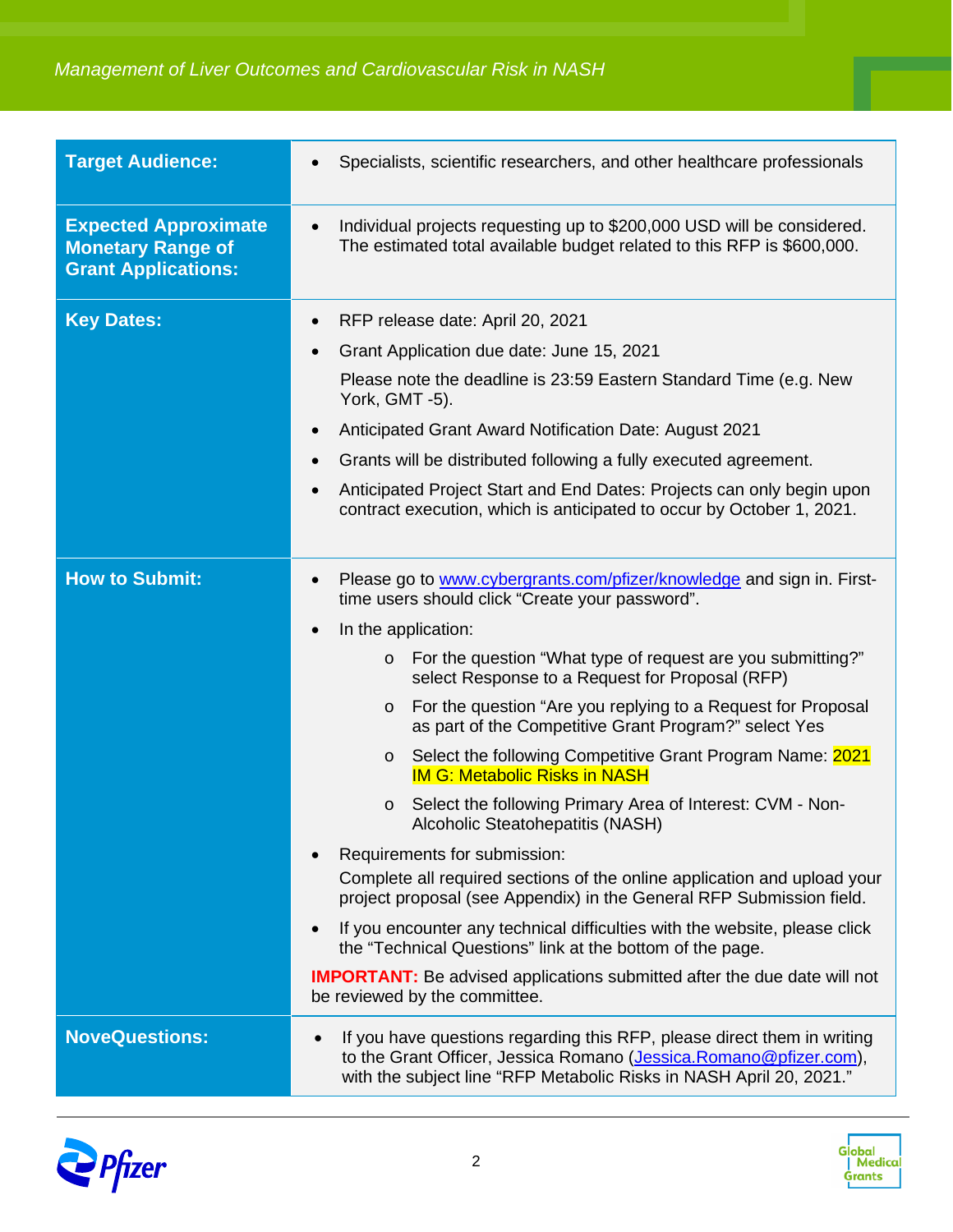| <b>Grant Agreements:</b>                                                   | If your grant is approved, your institution will be required to enter into a<br>written grant agreement with Pfizer. Please click here to view the core<br>terms of the agreement.<br>Pfizer has drafted the terms of these agreements to be balanced and<br>$\bullet$<br>reasonable and to further the goals of both parties. Negotiating grant |
|----------------------------------------------------------------------------|--------------------------------------------------------------------------------------------------------------------------------------------------------------------------------------------------------------------------------------------------------------------------------------------------------------------------------------------------|
|                                                                            | agreements requires significant resources, so please ensure that your<br>institution (including your legal department) is able and willing to abide<br>by these terms before proceeding with submission of your application<br>as they will need to be accepted in their entirety.                                                               |
| <b>Review and Approval</b><br><b>Process</b>                               | Grant requests received in response to a general RFP are reviewed by<br>$\bullet$<br>Pfizer to make final grant decisions.                                                                                                                                                                                                                       |
| <b>Mechanism by which</b><br><b>Applicants will be</b><br><b>Notified:</b> | All applicants will be notified via email by the dates noted above.<br>Applicants may be asked for additional clarification during the review<br>period.                                                                                                                                                                                         |



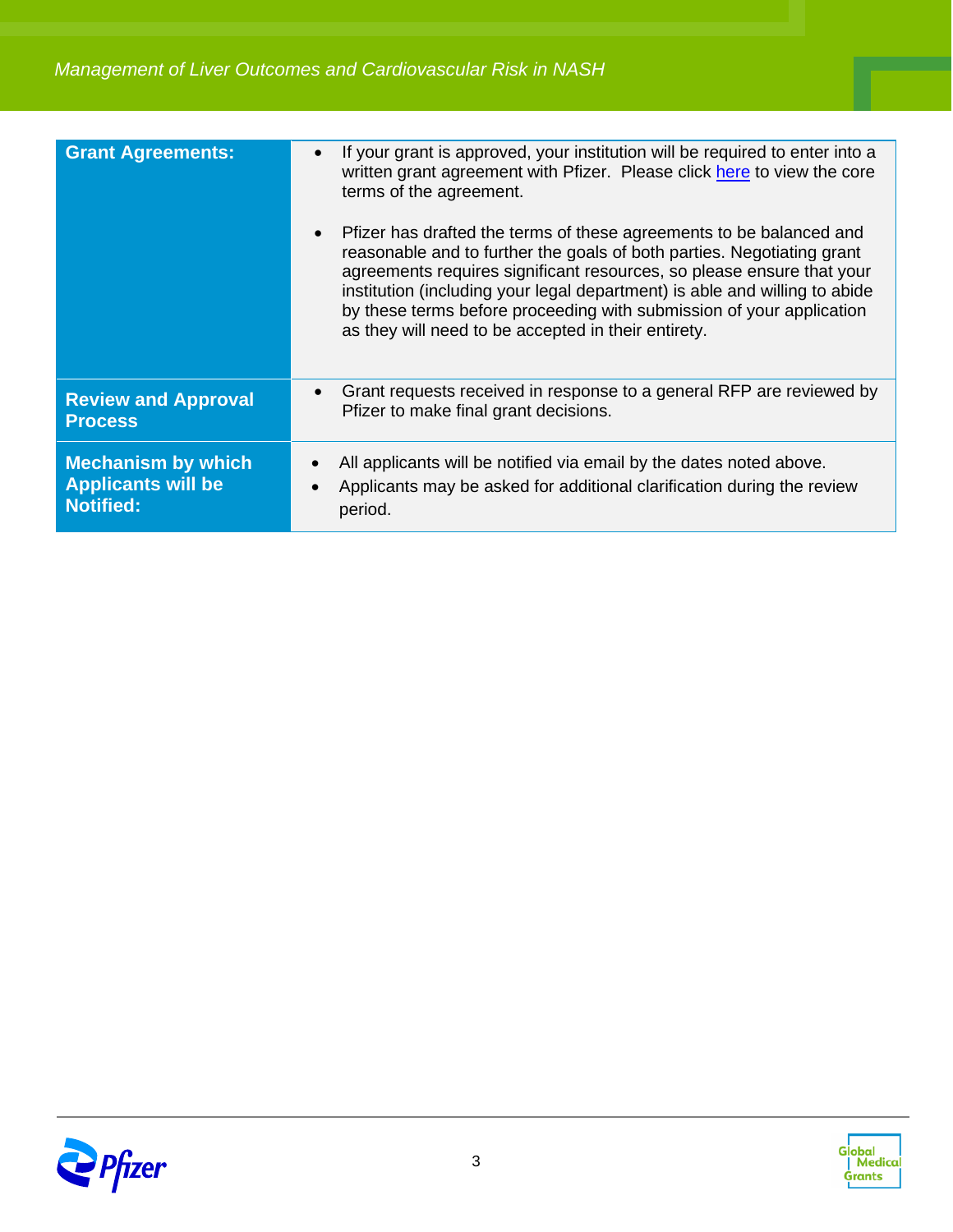### Appendix A

#### **General RFP Submission Requirements**

**Project Proposals should be single-spaced using Calibri 12-point font and 1-inch margins. Note there is a 15-page limit exclusive of references. Please include the following:**

| <b>Goals and Objectives</b>                 | Briefly state the overall goal of the project.<br>List the objectives you plan to meet with your project, in terms of learning<br>and expected outcomes.                                                                                                                                                                                                                                                                                                                                                                                                                                                                                                                                                  |
|---------------------------------------------|-----------------------------------------------------------------------------------------------------------------------------------------------------------------------------------------------------------------------------------------------------------------------------------------------------------------------------------------------------------------------------------------------------------------------------------------------------------------------------------------------------------------------------------------------------------------------------------------------------------------------------------------------------------------------------------------------------------|
| <b>Needs Assessment for</b><br>the Project  | Include a description of your organization's needs assessment for this<br>$\bullet$<br>proposed project which may include a quantitative baseline data<br>summary, initial metrics, or a project starting point (please cite data on<br>gap analyses or relevant patient-level data that informs the stated<br>objectives) in your target area.                                                                                                                                                                                                                                                                                                                                                           |
| <b>Target Audience</b>                      | Describe the primary audience(s) targeted for this project. Indicate whom<br>$\bullet$<br>you believe will directly benefit from the project outcomes. Describe the<br>overall population size as well as the size of your sample population.                                                                                                                                                                                                                                                                                                                                                                                                                                                             |
| <b>Project Design and</b><br><b>Methods</b> | Describe the planned project, the educational approach, and the way the<br>$\bullet$<br>planned methods address the established need.                                                                                                                                                                                                                                                                                                                                                                                                                                                                                                                                                                     |
| <b>Innovation</b>                           | Explain what measures you have taken to assure that this project is<br>original and does not duplicate other projects or materials already<br>developed. Describe how this project builds upon existing work, pilot<br>projects, or ongoing projects developed either by your institution or other<br>institutions.                                                                                                                                                                                                                                                                                                                                                                                       |
| <b>Evaluation and</b><br><b>Outcomes</b>    | In terms of the metrics used for the needs assessment, describe how<br>$\bullet$<br>your organization will determine if the gap was addressed for the target<br>group. Identify the sources of data your organization anticipates using to<br>make the determination. Describe how your organization is expected to<br>collect and analyze the data. Explain the method used to control for other<br>factors outside this project (e.g., use of a control group or comparison<br>with baseline data). Quantify the amount of change expected from this<br>project in terms the target audience. Describe how your organization will<br>determine if the target audience was fully engaged in the project. |
| <b>Dissemination Plan</b>                   | Describe how the project may have extended benefit beyond the grant.<br>Will the teaching materials be made available to others to use? Will<br>there be tools or resources that are made publicly available beyond the<br>initial project. Describe how the project outcomes might be broadly<br>disseminated.                                                                                                                                                                                                                                                                                                                                                                                           |